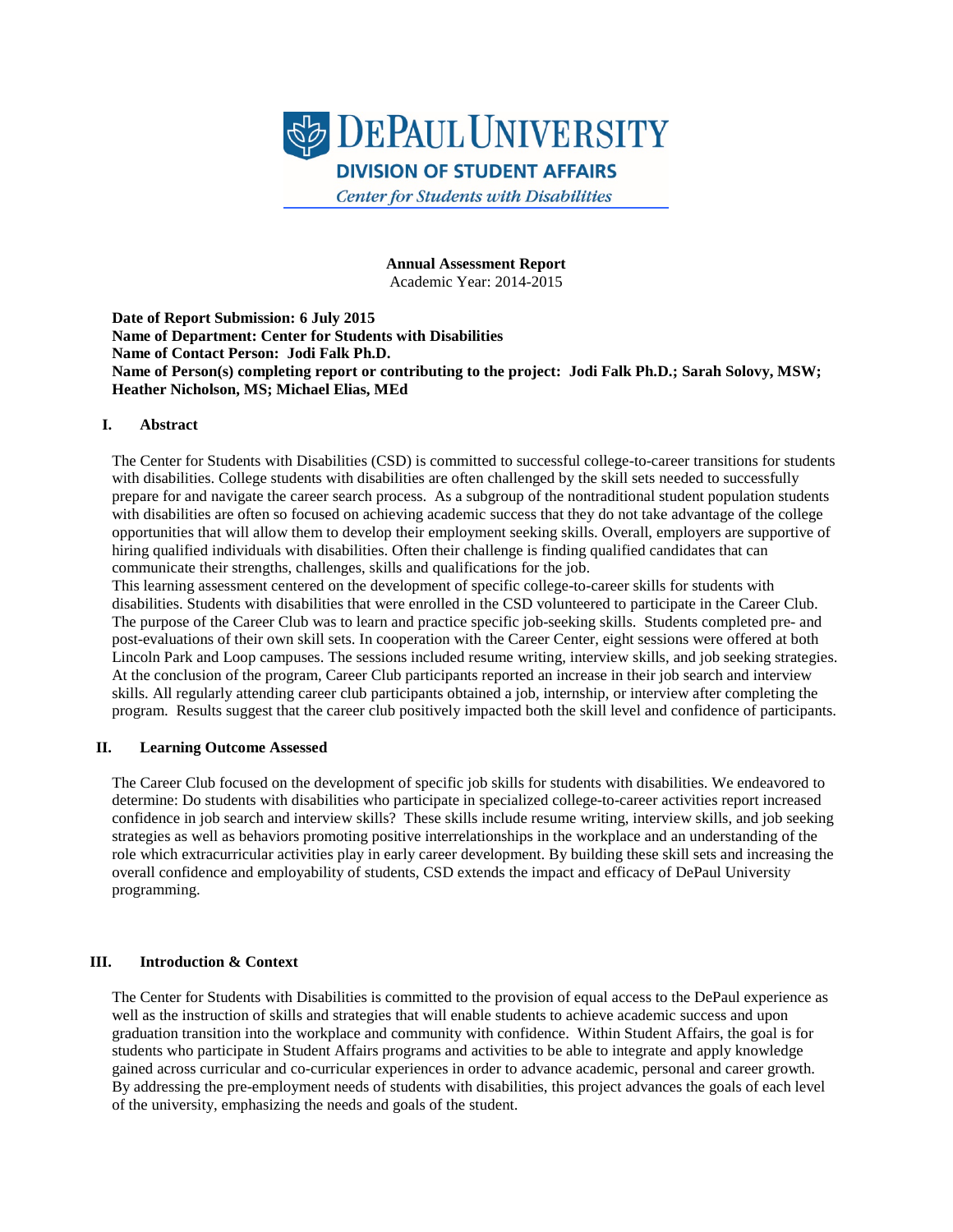The ability to find and keep employment is foundational to the transition from graduation to the workforce. However, students with disabilities face great challenges in moving into the workforce. For example, filling out an application form may be challenging for students diagnosed with AD/HD because they may miss important details of information requested. Students diagnosed with autism spectrum disorders may have difficulty in face-to-face interviews because they may refrain from eye contact or hesitant to answer questions. Students diagnosed with a physical disability may not know how to present their strengths that greatly surpass their vulnerabilities. The overall preparedness of college students with disabilities for transitioning from higher education to employment has been shown to be substantially less when compared to their peers without disabilities. Students with disabilities typically have limited experiences with career development activities and little or no meaningful prior work experience (Hitchings & Retish, 2000). Stodden, Dowrick, Anderson, Heyer, and Acosta (2005) further report that, while there is a general sense that college students with disabilities believe that postsecondary education increased their selfconfidence and marketability, higher education did not prepare them as well for transition from college to employment.

*Springboard to Success* was created with the support of a CSD grant designed to meet the needs of both students with disabilities transitioning into the workplace and employers who will be receiving them. This project encompasses the collaborative efforts of DePaul's Career Center and the Center for Students with Disabilities with key Chicago area organizations and businesses. The hypothesis is that participating students with disabilities benefit, moving out into society after graduation on more equal footing with their peers. The literature suggests that students with disabilities report increased job seeking skills and knowledge after participating in a job club or group, and those who participate have been found to find better rates of employment, higher quality jobs, and higher income than disabled nonparticipants (Faddis & Long, 1986). Additionally, students are more likely to engage in job-seeking behaviors when they believe they have effective strategies (Hergenrather, Rhodes, Turner, & Barlow, 2008).

Springboard to Success in cooperation with the Career Center provided group instruction, interaction, and feedback focused on building students' awareness of the job seeking process, instructing and practicing job seeking skills, and fostering the confidence to pursue employment after graduation in a series of four 90-minute sessions throughout the winter and spring quarters. Historically, college students with disabilities underutilize career centers (Sears, Strauser, & Wong, 2014; Briel & Getzel, 2014). However, research suggests that utilizing career centers leads to greater likelihood of employment for students with disabilities (Schneider, Slade, Secker, Rinaldi, Boyce, Johnson, Floyd & Grove, 2009). Student employment post-graduation and the successful placement of DePaul graduates within local business will reinforce DePaul's ties to the community and underscores the effectiveness of DePaul's academic programs.

DePaul University is committed to enriching students' educational experiences, increasing internship and professional networking opportunities, and strengthening partnerships with Chicago's business community (Vision 2018 Objective 2b). Specific skills-based training appears to be the most effective instructional method by which to teach job search strategies specific to students with disabilities (White, Summers, Zhang, & Renault, 2014). Skillsbased training benefits students and the business community by creating stronger relationships based upon informed disclosure and reasonable accommodations (Briel & Getzel, 2014). Improved employment outcomes for graduating students can extend the reach of the university's quality programming and strengthen ties within the Chicago business community.

## **IV. Data Collection & Methodology**

Students registered with the Center for Students with Disabilities were recruited for the Career Club by means of emails sent to all current CSD students, approved fliers in Loop and Lincoln Park campus common areas, and mentions by clinicians to those students with whom they work. Students not registered with CSD were not invited to attend. Participation in the club was voluntary and anonymous. Students were permitted to attend any or all sessions. Attendance varied between five and ten students per session with seven regulars common to multiple sessions. Each of four Career Club sessions focused on a different topic: Career Center services, job and internship fundamentals, resumes and cover letters; making a good first impression, effective communication and networking, and obtaining a job or internship; disability disclosure in the workplace; and self-advocacy, interview techniques, and asking for recommendations.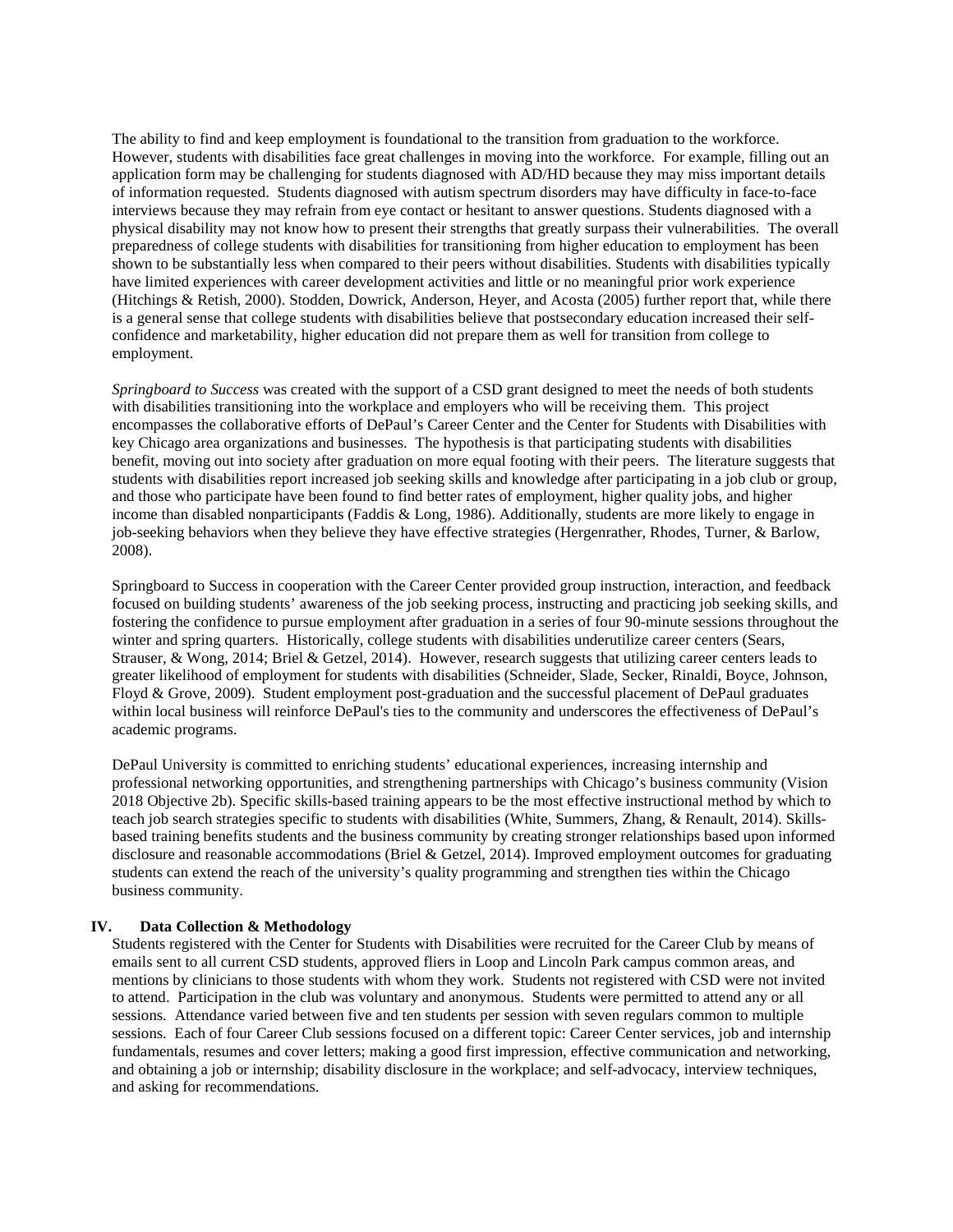At the end of each session, students completed a questionnaire including basic demographic information and questions regarding the students' experiences of the club. Items included Likert scale, yes/no, multiple choice, and open response questions. Students reported on their use of the Career Center, actions taken after attending club meetings, their likelihood of taking specific career-related actions in the future, and their confidence on specific jobseeking and career-building skills. Confidence was indicated on a five-point Likert scale. Ratings included: Not Confident, Somewhat Confident, Confident, Very Confident, and Extremely Confident. Ratings of "confident" or above were considered acceptable indicators of student confidence. An increase of one level or more on the Likert scale indicated an acceptable increase in confidence. Data was combined and collated with specific attention to items informing progress towards the learning outcome by the Assistant Director of CSD, the *Springboard to Success* Project Coordinator, and a CSD Learning Specialist.

Participation in each Career Club session was optional. Attendees voluntarily completed anonymous questionnaires at the close of each session. A statement at the beginning of each questionnaire indicated that the form was both confidential and optional and that results would be used to "meet CSD students' needs regarding job and internship search." Although questionnaire data were non-identifiable, all materials were maintained in a locked cabinet in a private office for the duration of the project.

#### **V. Data & Results**

Students indicated increased confidence in job search and interview skills through participation in the Career Club. All students who attended each of the four Career Club meetings completed a questionnaire, and seven of eight students who had attended multiple meetings completed the final evaluation. Thirteen students in total attended Career Club meetings, six males and seven females.

This group comprised of two freshmen, two juniors, five seniors, and four graduate students. Two participants reported being of Asian descent, one African-American, eight White, and two declined to specify. Ages ranged from eighteen years of age to forty-four: two 17-18, three 21-22, three 23-25, three 26-28, and two aged 35 or higher. Among the thirteen participants, sixteen disabilities were reported and one participant declined to specify. Of the sixteen disabilities represented among the participants, there were: four mood disorders, four attentional disorders, three medical conditions, three learning disabilities, and two visual impairments. Specific diagnoses included Bipolar disorder, ADD/ADHD, dyslexia, anxiety, depression, chronic pain, and Crohn's disease.

Of eight participants, seven reported confidence in networking skills after attending the session on networking. Five of the eight had previously attended a networking event. Eight of eight reported feeling confident and prepared to go on an interview after the club session.

Of the ten students who attended the session on disclosing disabilities in the workplace, only four reported increased comfort in disclosing to employers and five reported becoming less comfortable. Four of five students who attended the session on requesting accommodations became more comfortable requesting accommodations. Remaining students indicated no change in their level of comfort.

Seven of seven students reported an increase in confidence in job-seeking skills and an increase in confidence in finding employment after graduation on the final evaluation after attending multiple Career Club sessions. They found the informational sessions on disclosing disabilities in the workplace, writing a resume, and making a first impression most helpful and suggested future topics include how to present a disability as a strength, more detailed information on writing cover letters, and finding a fit between career and interests.

Of those students who completed the final evaluation, six of seven had written or revised their resumes based upon information presented during Career Club. Seven of seven had visited the Career Center during the club or planned to visit in the future. Beyond the questionnaires, three of the eight regularly-attending students obtained a job or internship following participation in the Career Club, and the remaining five had obtained and participated in interviews.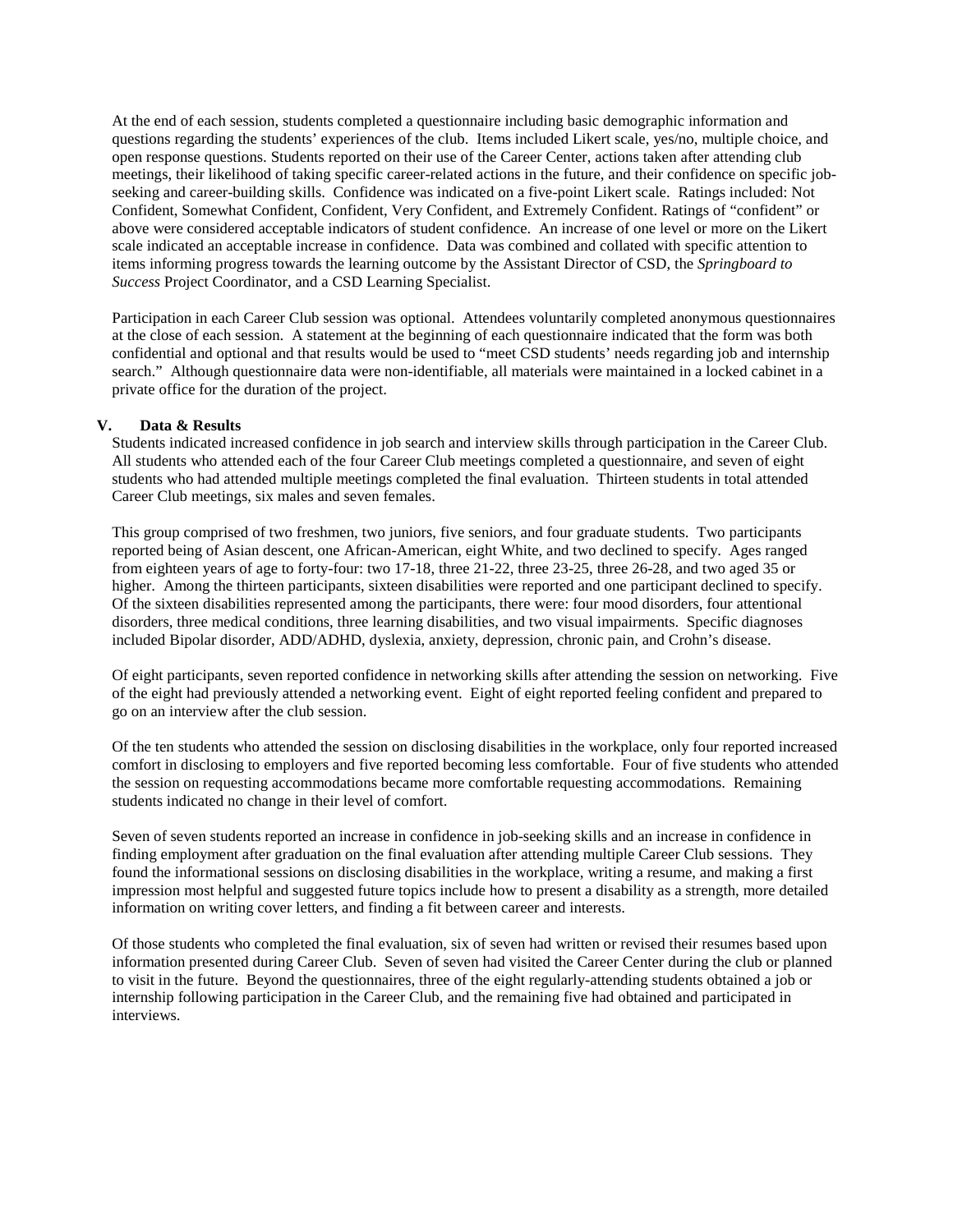| <b>Learning Outcome</b>                                                                                                                                                 | <b>Number of Students Assessed</b>            | <b>Number of Students with</b><br><b>Acceptable or Better</b><br><b>Performance</b> |
|-------------------------------------------------------------------------------------------------------------------------------------------------------------------------|-----------------------------------------------|-------------------------------------------------------------------------------------|
| Students with disabilities who<br>participate in specialized<br>college-to-career activities will<br>report increased confidence in<br>job search and interview skills. | Increased confidence in job-seeking skills: 7 |                                                                                     |
|                                                                                                                                                                         | Confidence in interview skills: 8             | 8                                                                                   |

# **VI. Discussion & Interpretation of Results**

*Increased confidence and job-seeking behaviors:* Research indicates that increased confidence in job-search skills supports the likelihood that a student will engage in job-seeking behaviors (Hergenrather, Rhodes, Turner, & Barlow, 2008). By providing direct instruction and practice in a wide range of job-search and job-readiness skills through the Career Club, *Springboard for Success* supported students' increased confidence and comfort in a range of career skills, including the targeted job-seeking and interview skills, for participating students registered with the Center for Students with Disabilities. Confidence or increased confidence was also reported for networking, finding employment after graduation, and requesting accommodations in the workplace. Eight regularly attending members successfully obtained a job, internship, or interview following participation in the Career Club.

*Discomfort with disclosure:* Following a discussion outlining both the benefits and potential risks of disclosing disability in the workplace, five of ten students reported decreased comfort with disclosure, a surprising result which may reflect previously limited awareness of potential conflicts or discrimination in the workplace. While students did indicate comfort establishing accommodations in the workplace with employers, such discussions will not arise until a disability is disclosed. In meetings with DePaul's CSD Director, Chicago employers working with employees with disabilities expressed that reluctance to disclose and negotiate reasonable accommodations can create challenges in the workplace by postponing such discussions until the employee is already facing probation. Developing an approach or strategy for disclosure to provide students which serves to inform employers while protecting employees would support both programmatic and community needs.

*Personal and career growth:* The program coordinator anecdotally reports that throughout the course of the program, students became more open to the coordinator and each other. While they developed confidence in their skills, they also developed comfort with one another as evidenced by increased group participation. In the future, we may want to investigate how the comfort developed within the group influences the success of the group model as well as individual students' comfort discussing or disclosing their disabilities. These anecdotal accounts evidence the personal development taking place during Career Club meetings alongside career growth. Both contribute to the mission of Student Affairs and the Center for Students with Disabilities.

*Need for expanded participation:* Both program coordinator and participants hoped that more students would participate in Career Club in the future. To this end, students suggested increased advertising, flexible scheduling, inviting non-CSD students, and serving pizza at meetings. An increased number of student participants would improve the reliability of demonstrated increases and extend the impact of the program. Additional information on student outcomes would provide greater feedback about the long-term and community impact of the program.

## **VII. Recommendations and Plans for Action**

Results of the questionnaires will be shared among the staff developing the 2015-2016 programs. Student participants will have the opportunity to participate in the revised program in the upcoming school year as well as the Just in Time Job Fair this June where students will meet with employers, practicing and improving their newlyacquired job-seeking skills.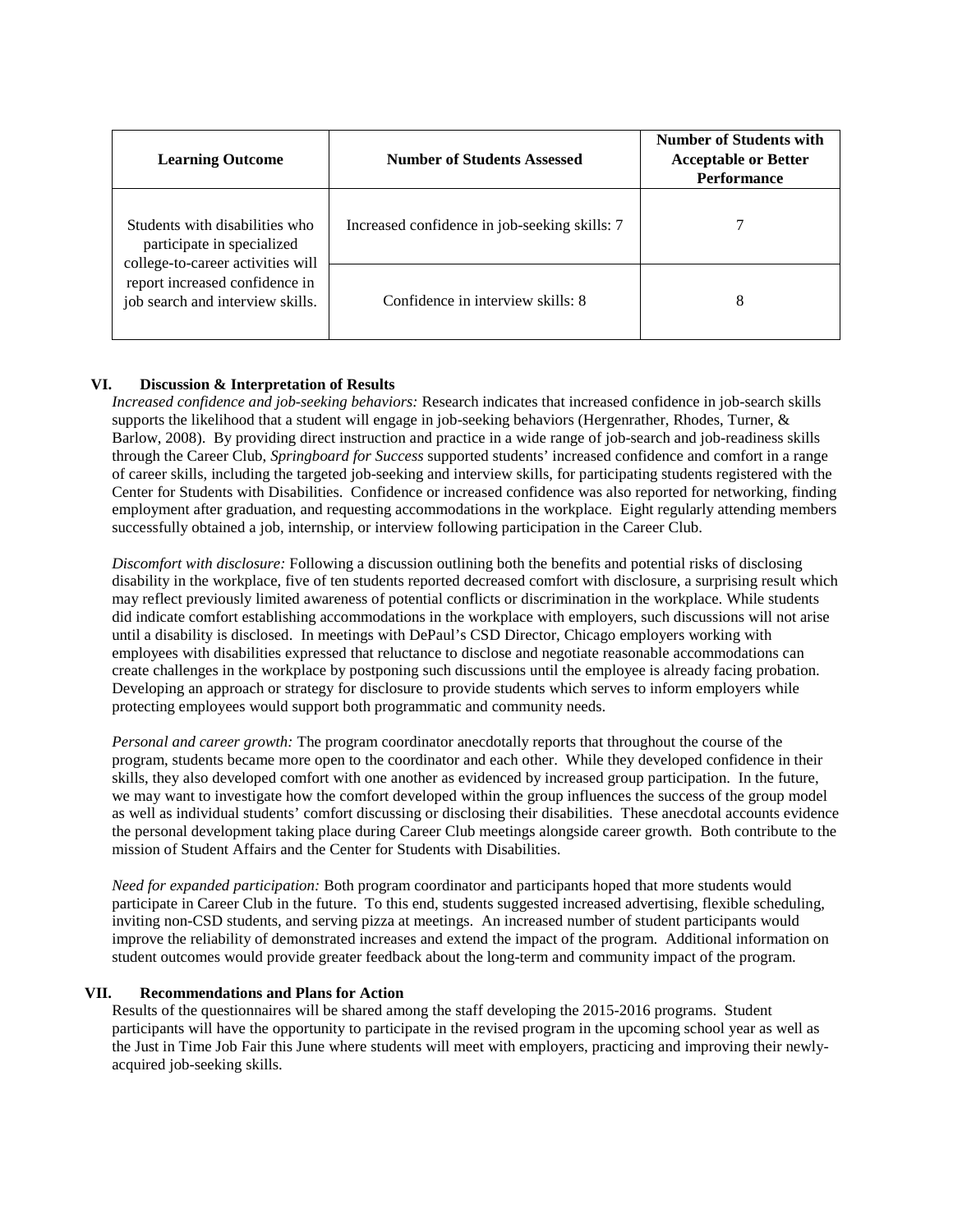Staff will revisit the topic of disclosure to identify specific topics and issues which may have inhibited student comfort in disclosure and revise discussions to address concerns. To accommodate a greater number of students' schedules, each of the four sessions will be offered during two separate time slots. Additionally, the Program Coordinator will be available for appointments to review missed club content and reinforce knowledge and skills. The club will offer four workshops. Each will be available at two separate times during the day. These meetings will take place once a month on both the Lincoln Park and Loop campuses. With four opportunities to attend each workshop, students will be more likely to find a group which accommodates their schedules.

Recruitment will expand through greater marketing, sustained promotion by CSD clinicians, and advance planning to allow calendars to be distributed during CSD intake meetings. This will also increase program exposure to freshmen, a group which can benefit from the club by participating in multiple years over the course of their attendance at DePaul as well as by engaging in resume-building activities while in college. Additionally, *Springboard for Success* will shift from grant-based to departmental funding and become more integrated into CSD programming, also resulting in increased visibility to potential participants.

As greater numbers of students become aware of the skills and behaviors needed to successfully obtain employment after graduation, more students with disabilities may participate in resume-building extracurricular activities at the Career Center and student organizations on campus. Increased confidence in networking and job-seeking skills may result in a higher rate of employment after graduation, benefiting the university and ties with the Chicago business community. Greater DePaul student and graduate participation in on-campus and off-campus communities serves the goals of both Student Affairs and DePaul University. Continued and improved outcomes will help the Center for Students continue to teach students skills and strategies to transition into the workplace and community with confidence, and all of these strategies will empower DePaul students to pursue and obtain personal and professional goals.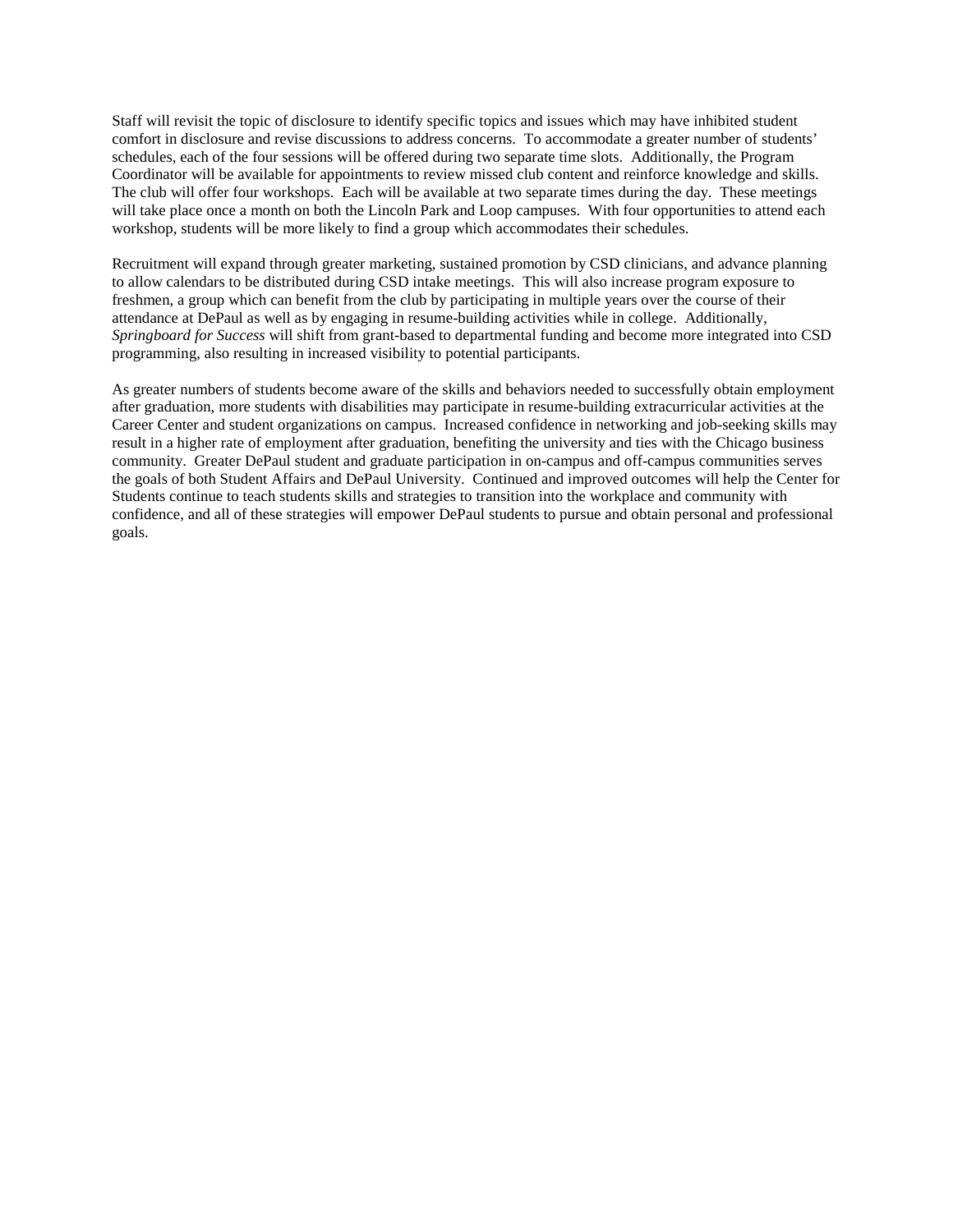# **References**

- Briel L. & Getzel, E. (2014). In their own words: The career planning experiences of college students with ASD. *Journal of Vocational Rehabilitation, 40*, 195-202.
- Faddis, C. & Long, J. (1986). *Using job clubs to assist in the transition to work of postsecondary students with disabilities*. Columbus, Ohio: National Center for Research in Vocational Education, Ohio State University.
- Faddis, C. (1987). *A study of job clubs for two-year college students with learning disabilities.*  Columbus, Ohio: National Center for Research in Vocational Education, Ohio State University.
- Friehe, M. & Aune, B. (1996). Career service needs of college students with disabilities. *Career Development Quarterly, 44*, 283-292.
- Herngenrather, K., Rhodes, S., Turner, A., & Barlow, J. (2008). Persons with disabilities and employment: Application of the self-efficacy of job-seeking skills scale. *Journal of Rehabilitation, 74*(3), 34-44.
- Hitchings, W., Luzzo, D., Ristow, R., Horvath, M., Retish, P., & Tanners, A. (2002). The career development needs of students with learning disabilities: In their own words. *Learning Disabilities Research and Practice, 16*, 8-17.
- Schneider, J., Slade, J., Secker, J., Rinaldi, M., Boyce, M., Johnson, R., Floyd, M., & Grove, B. (2009). SESAMI study of employment support for people with severe mental health problems: 12-month outcomes. *Health and Social Care in the Community, 17,* 151-158.
- Sears, S., Strauser, D., & Wong, A. (2014). Examining career readiness and positive affect in a group of college students with disabilities: A pilot study. *Journal of Postsecondary Education and Disability, 27*, 307-319.
- Stodden, R., Dowrick, P., Anderson, J., Heyer, K., & Joie, A. (2005). Postsecondary education across the USA: Experiences of adults with disabilities. *Journal of Vocational Rehabilitation, 22*, 41-41.
- White, G., Summers, J., Zhang, E., & Renault, V. (2014). Evaluating the effects of a selfadvocacy training program for undergraduates with disabilities. *Journal of Postsecondary Education and Disability, 27*, 229-244.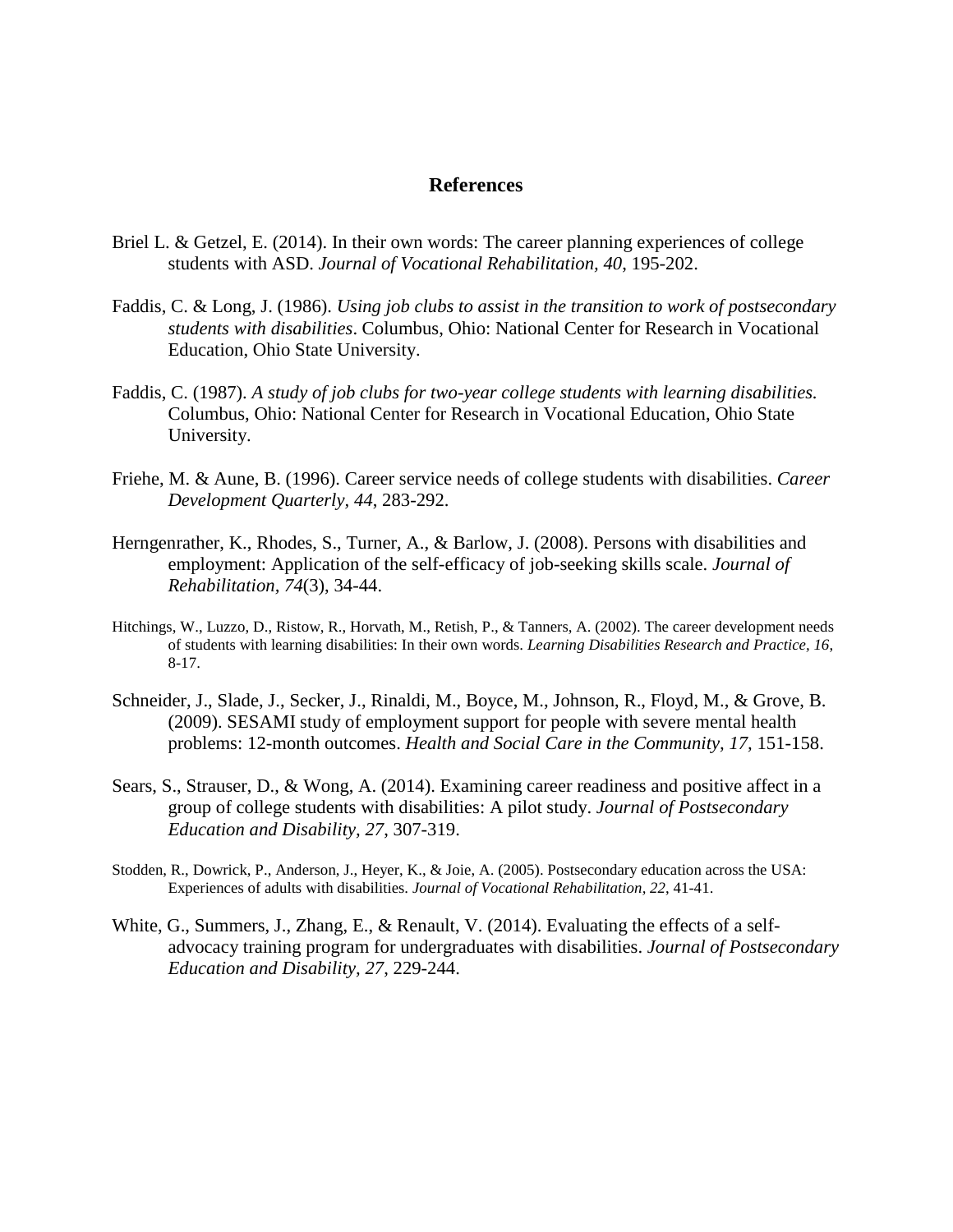# **Appendix**

#### **Springboard to Success - Career Club Participant Surveys Sessions 1-4 and Final Evaluation**

#### **Springboard to Success: Session 1 Career Club 2014-2015 Participant Survey**

| Please read and answer the following questions by circling the 'yes' or 'no'. This evaluation is completely<br>confidential and optional. Your feedback is important and will help us to meet CSD students' needs regarding job<br>and internship search. |                                                                                                                                                                                             |  |  |
|-----------------------------------------------------------------------------------------------------------------------------------------------------------------------------------------------------------------------------------------------------------|---------------------------------------------------------------------------------------------------------------------------------------------------------------------------------------------|--|--|
| 1.                                                                                                                                                                                                                                                        | Gender: $\_\_$                                                                                                                                                                              |  |  |
|                                                                                                                                                                                                                                                           |                                                                                                                                                                                             |  |  |
|                                                                                                                                                                                                                                                           |                                                                                                                                                                                             |  |  |
| 2.                                                                                                                                                                                                                                                        | Senior<br>Junior<br>Freshman<br>Graduate<br>Sophomore                                                                                                                                       |  |  |
| 3.                                                                                                                                                                                                                                                        | Do you have a resume? Yes<br>N <sub>0</sub>                                                                                                                                                 |  |  |
|                                                                                                                                                                                                                                                           | If yes, did you have help writing your resume? Yes<br>No                                                                                                                                    |  |  |
|                                                                                                                                                                                                                                                           | Who helped you with your resume? (Circle as many as apply)<br><b>Writing Center</b><br>Career Center<br>$\bullet$<br>Faculty or staff member<br>Family member<br>Friend<br>Partner<br>Other |  |  |
|                                                                                                                                                                                                                                                           | 4. Have you ever used services offered by the Career Center?<br>Yes<br>N <sub>o</sub>                                                                                                       |  |  |
| 5.                                                                                                                                                                                                                                                        | Have you ever been on a job interview? Yes<br>No                                                                                                                                            |  |  |
| 6.                                                                                                                                                                                                                                                        | Have you ever had a job? Yes<br>N <sub>0</sub>                                                                                                                                              |  |  |
| 7.                                                                                                                                                                                                                                                        | Do you plan to use the Career Center to help you write/revise your resume?<br>N <sub>o</sub><br>Yes                                                                                         |  |  |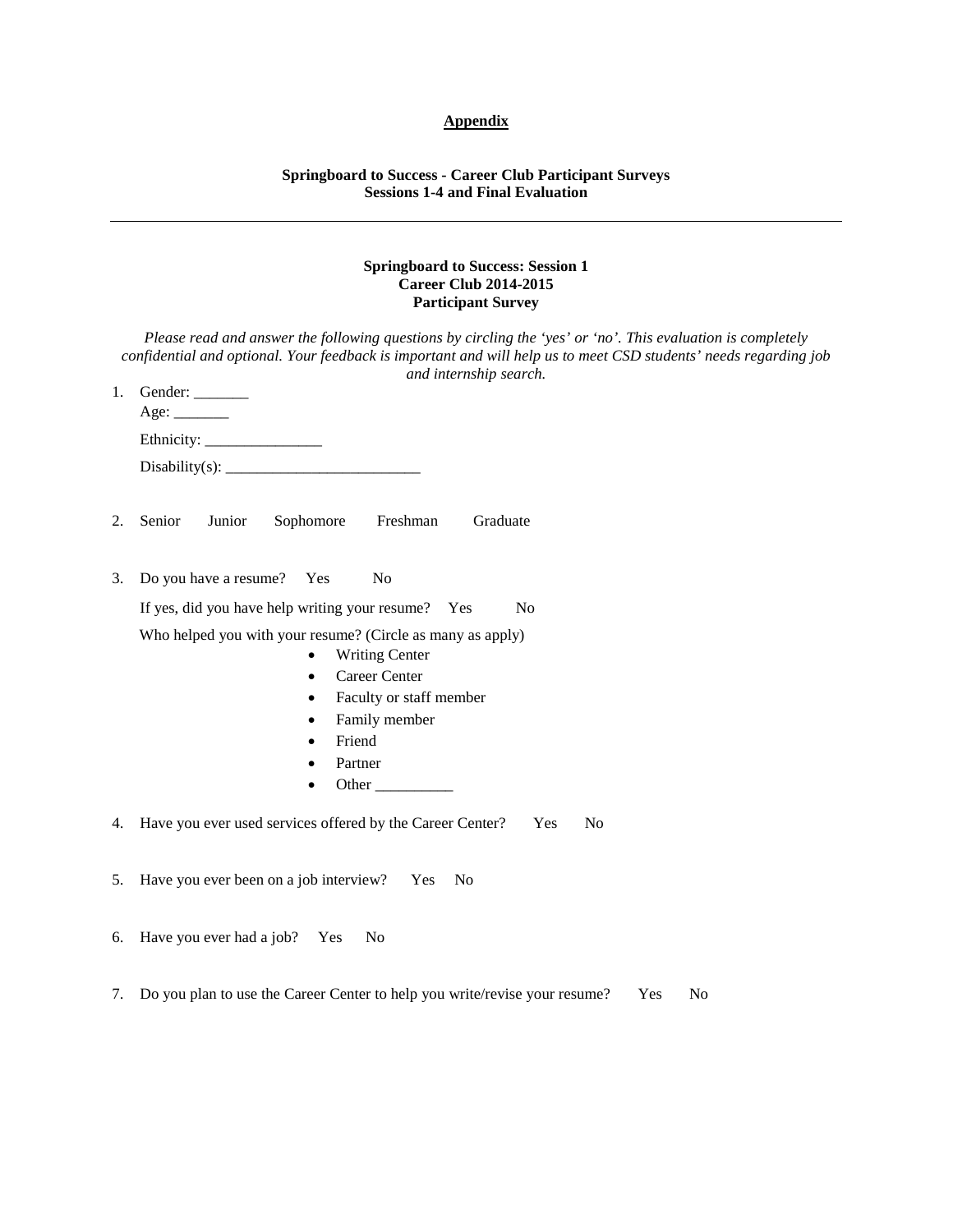#### **Springboard to Success: Session 2 Career Club 2014-2015 Participant Survey**

*Please read and answer the following questions by circling the 'yes' or 'no'. This evaluation is completely confidential and optional. Your feedback is important and will help us to meet CSD students' needs regarding job and internship search.*

- 1. Gender: \_\_\_\_\_\_\_ Age: Ethnicity: \_\_\_\_\_\_\_\_\_\_\_\_\_\_\_ Disability(s): \_\_\_\_\_\_\_\_\_\_\_\_\_\_\_\_\_\_\_\_\_\_\_\_\_
- 2. Senior Junior Sophomore Freshman Graduate
- 3. Have you ever attended a networking event/Career Fair at DePaul or any other location? Yes No
- 4. After today's sessions how confident and prepared do you feel to attend a networking event? Not confident somewhat confident Confident Very confident Extremely Confident
- 5. After today's sessions how confident and prepared do you feel to go on an interview? Not confident Somewhat Confident Confident Very confident Extremely Confident
- 6. Do you currently have a LinkedIn Profile? Yes No
- 7. If you do not have LinkedIn Profile, do you plan to make a profile? Yes No
- 8.
- 9. Since the last Career Club meeting, have you sought assistance from Career Center to update/create your resume? Yes No

\_\_\_\_\_\_\_\_\_\_\_\_\_\_\_\_\_\_\_\_\_\_\_\_\_\_\_\_\_\_\_\_\_\_\_\_\_\_\_\_\_\_\_\_\_\_\_\_\_\_\_\_\_\_\_\_\_\_\_\_\_\_\_\_\_\_\_\_\_\_\_\_\_\_\_\_\_\_\_\_\_\_\_\_\_\_ \_\_\_\_\_\_\_\_\_\_\_\_\_\_\_\_\_\_\_\_\_\_\_\_\_\_\_\_\_\_\_\_\_\_\_\_\_\_\_\_\_\_\_\_\_\_\_\_\_\_\_\_\_\_\_\_\_\_\_\_\_\_\_\_\_\_\_\_\_\_\_\_\_\_\_\_\_\_\_\_\_\_\_\_\_\_

If you answered YES, please describe your experience at Career Center.

| 10. Did you make an appointment? Yes No                       |
|---------------------------------------------------------------|
| Were they helpful? Yes No                                     |
| Did you feel comfortable? Yes No                              |
| Would you go back to Career Center for help? Yes No           |
| If you answered NO to any questions above please explain why? |
| I was uncomfortable/too anxious/too nervous                   |
| I was too busy                                                |
| Weather related                                               |
| I forgot                                                      |
| Other, please explain                                         |

**Springboard to Success: Session 3**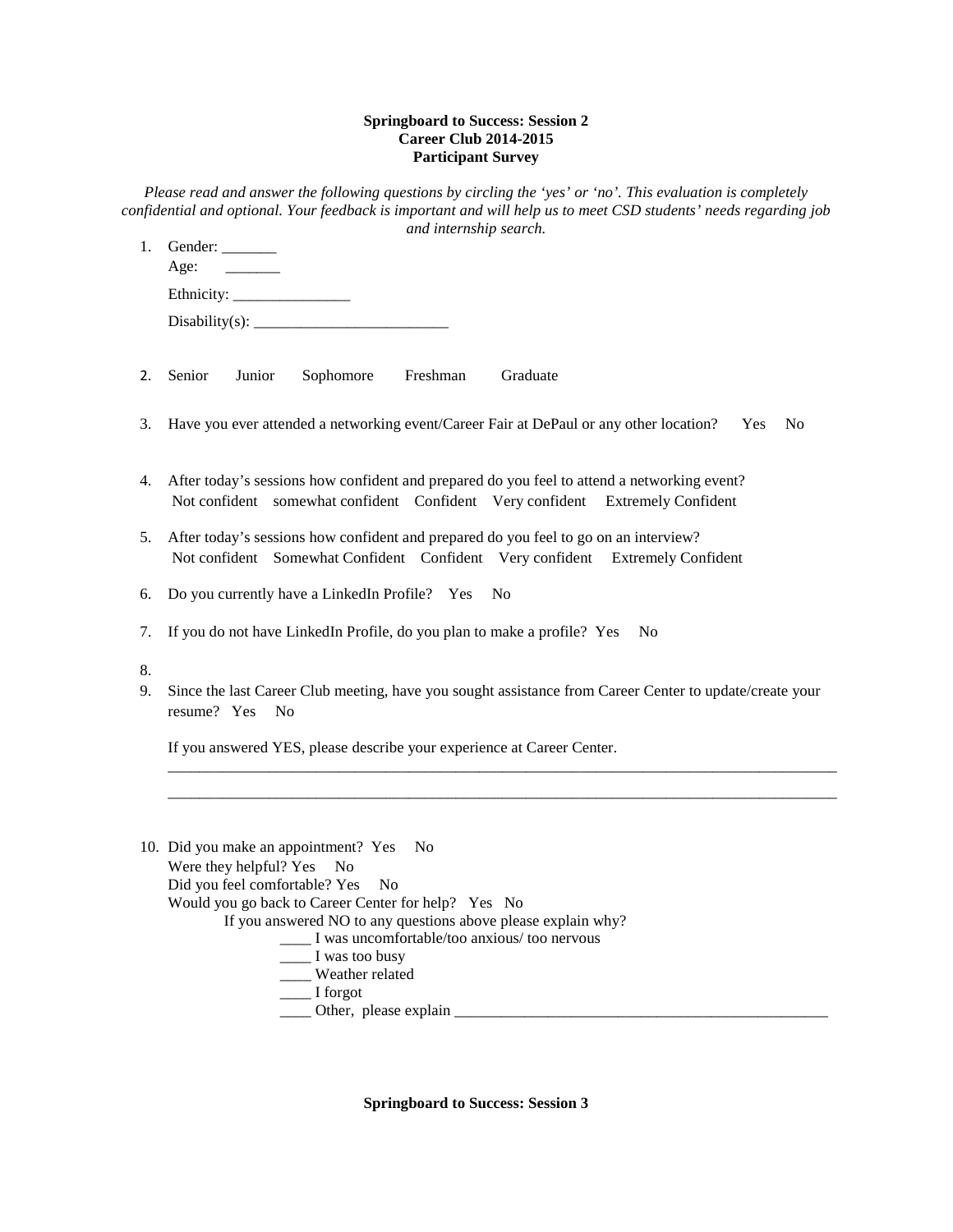## **Career Club 2014-2015 Participant Survey**

| Please read and answer the following questions by circling the 'yes' or 'no'. This evaluation is completely<br>confidential and optional. Your feedback is important and will help us to meet CSD students' needs regarding job<br>and internship search. |
|-----------------------------------------------------------------------------------------------------------------------------------------------------------------------------------------------------------------------------------------------------------|
| Gender:                                                                                                                                                                                                                                                   |
| Age:                                                                                                                                                                                                                                                      |
| Ethnicity:                                                                                                                                                                                                                                                |
| $Disability(s)$ :                                                                                                                                                                                                                                         |
|                                                                                                                                                                                                                                                           |
|                                                                                                                                                                                                                                                           |

2. Senior Junior Sophomore Freshman Graduate

Before today's session, how comfortable were you disclosing your disability? Not Comfortable Somewhat Comfortable Comfortable Very Comfortable Extremely Comfortable

- 3. After today's session, how comfortable do you feel disclosing your disability in the workplace? Not Comfortable Somewhat Comfortable Comfortable Very Comfortable Extremely Comfortable
- 4. After today's session, how comfortable do you feel asking for specific accommodations? Not Comfortable Somewhat Comfortable Comfortable Very Comfortable Extremely Comfortable
- 5. After today's session, do you plan to disclose your disability at some point during the hiring process? Yes No

\_\_\_\_\_\_\_\_\_\_\_\_\_\_\_\_\_\_\_\_\_\_\_\_\_\_\_\_\_\_\_\_\_\_\_\_\_\_\_\_\_\_\_\_\_\_\_\_\_\_\_\_\_\_\_\_\_\_\_\_\_\_\_\_\_\_\_\_\_\_\_\_\_\_\_\_\_\_\_\_\_\_\_\_\_\_\_\_\_\_\_\_ \_\_\_\_\_\_\_\_\_\_\_\_\_\_\_\_\_\_\_\_\_\_\_\_\_\_\_\_\_\_\_\_\_\_\_\_\_\_\_\_\_\_\_\_\_\_\_\_\_\_\_\_\_\_\_\_\_\_\_\_\_\_\_\_\_\_\_\_\_\_\_\_\_\_\_\_\_\_\_\_\_\_\_\_\_\_\_\_\_\_\_\_  $\_$  ,  $\_$  ,  $\_$  ,  $\_$  ,  $\_$  ,  $\_$  ,  $\_$  ,  $\_$  ,  $\_$  ,  $\_$  ,  $\_$  ,  $\_$  ,  $\_$  ,  $\_$  ,  $\_$  ,  $\_$  ,  $\_$  ,  $\_$  ,  $\_$  ,  $\_$  ,  $\_$  ,  $\_$  ,  $\_$  ,  $\_$  ,  $\_$  ,  $\_$  ,  $\_$  ,  $\_$  ,  $\_$  ,  $\_$  ,  $\_$  ,  $\_$  ,  $\_$  ,  $\_$  ,  $\_$  ,  $\_$  ,  $\_$  , \_\_\_\_\_\_\_\_\_\_\_\_\_\_\_\_\_\_\_\_\_\_\_\_\_\_\_\_\_\_\_\_\_\_\_\_\_\_\_\_\_\_\_\_\_\_\_\_\_\_\_\_\_\_\_\_\_\_\_\_\_\_\_\_\_\_\_\_\_\_\_\_\_\_\_\_\_\_\_\_\_\_\_\_\_\_\_\_\_\_\_\_

- 6. Have you ever disclosed your disability in the workplace before? Yes No
- 7. Do you feel your disability will interfere with your ability to get or keep a job? Yes No Why or why not?

## **Springboard to Success: Session 4 Career Club 2014-2015 Participant Survey**

*Please read and answer the following questions by circling the 'yes' or 'no'. This evaluation is completely confidential and optional. Your feedback is important and will help us to meet CSD students' needs regarding job and internship search.*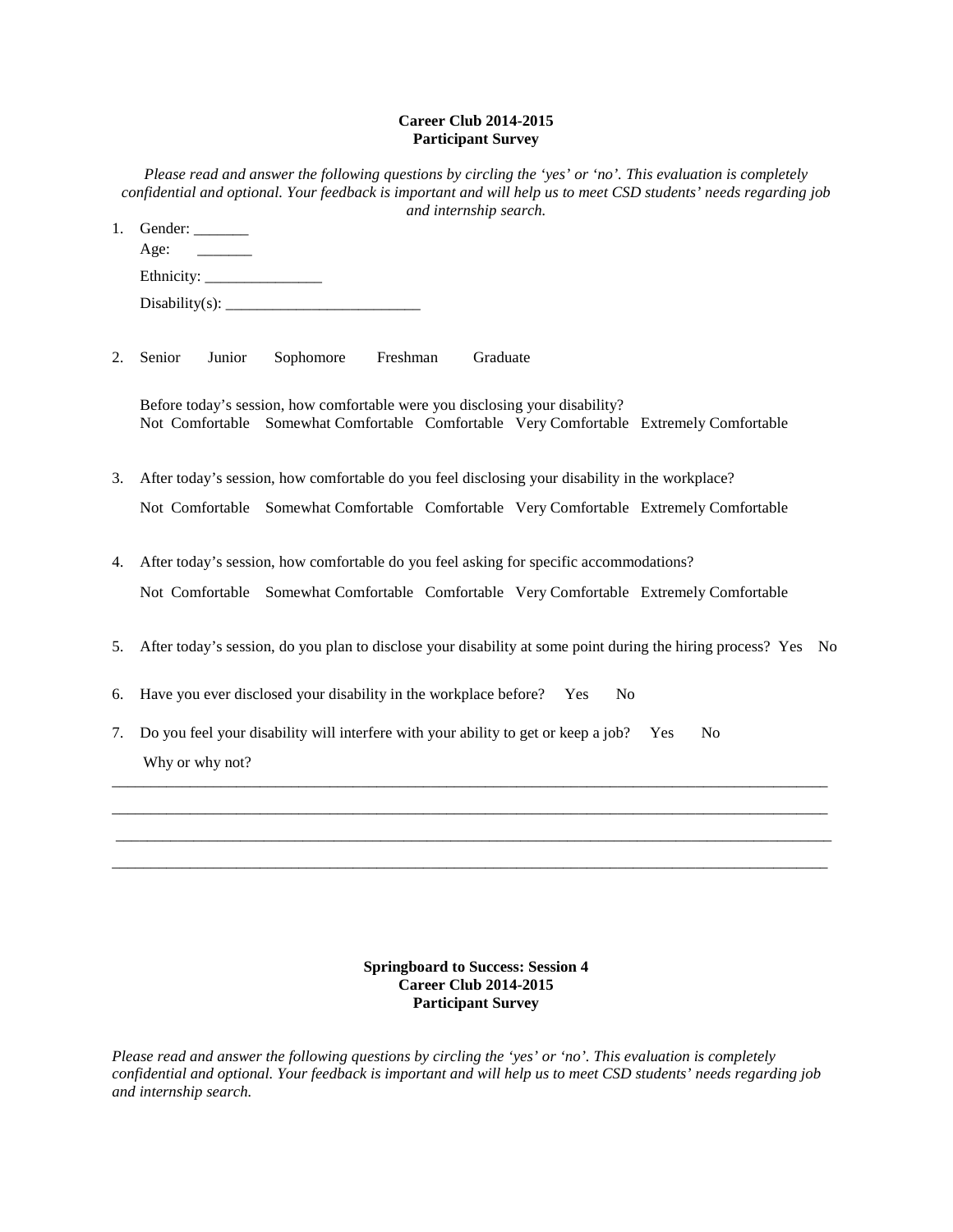| 1. Gender:                       |
|----------------------------------|
| Age:<br>$\overline{\phantom{a}}$ |
|                                  |
| Disability(s): $\_\_$            |

- 2. Senior Junior Sophomore Freshman Graduate
- 3. BEFORE today's session, how comfortable did you feel asking for accommodations in the workplace? Not Comfortable Somewhat Comfortable Comfortable Very Comfortable Extremely Comfortable
- 4. AFTER today's session how comfortable do you feel asking for accommodations in the workplace? Not Comfortable Somewhat Comfortable Comfortable Very Comfortable Extremely Comfortable
- 5. BEFORE today have you asked for accommodations in the workplace? YES NO
- 6. AFTER today, do you plan to ask for accommodations in the workplace? YES NO
- 7. AFTER today, do you feel comfortable explaining your disability with an employer including the ways it may affect your work and what accommodations will be helpful in you so that you are the most effective in the workplace?

Not Comfortable Somewhat Comfortable Comfortable Very Comfortable Extremely Comfortable

#### **Springboard to Success Career Club 2014-2015 Final Participation Evaluation**

*Please answer the following questions related to your job search and CSD Career Club experience. Your feedback is important and will help us develop future programming that will better meet the needs of all CSD students as they prepare for internship and job searches. Thank You!*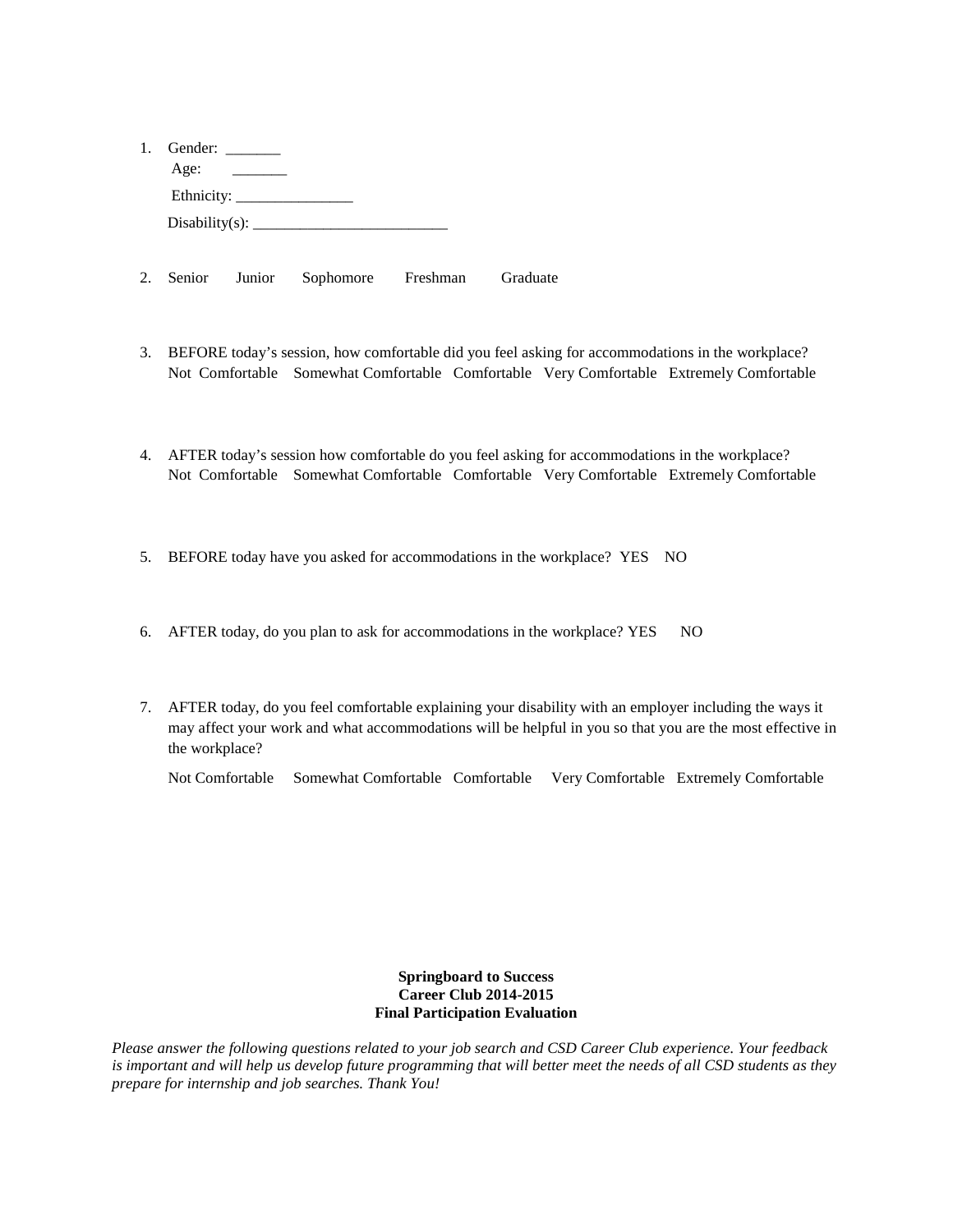#### **DePaul University Career Center**

- 1. How many times did you visit the Career Center PRIOR to your involvement with Career Club? \_\_\_\_
- 2. How many Career Center workshops did you attend PRIOR to the Career Club? \_\_\_\_
- 3. How many times did you visit the Career Center DURING your involvement with Career Club? \_\_\_\_
- 4. How many Career Center workshops did you attend DURING your involvement with Career Club?
- 5. Do you plan to visit the Career Center in the future?

#### **Career Club**

- 6. Did you have a resume before attending the Career Club? \_\_\_\_
- 7. Did you write or revise a resume based on what you learned in the Career Club? \_\_\_\_
- 8. BEFORE attending Career Club, how confident were you about your job seeking skills? Not Confident Somewhat Confident Confident Very Confident Extremely Confident
- 9. AFTER attending Career Club, how confident are you now about your job seeking skills? Not Confident Somewhat Confident Confident Very Confident Extremely Confident
- 10. BEFORE attending the Career Club, how confident were you about landing a job after graduation? Not Confident Somewhat Confident Confident Very Confident Extremely Confident
- 11. AFTER attending Career Club, how confident are you now about landing a job after graduation? Not Confident Somewhat Confident Confident Very Confident Extremely Confident

#### 12. What Career Club topics did you attend? (Mark all that apply.)

- o Resources available through the Career Center
- o Resumes
- o 30 second Elevator Speech
- o Making a good first impression
- o Communication skills/body language awareness
- o Networking
- o Disclosing a disability to employers
- o Interviewing
- Self-Advocacy and Asking for Accommodations